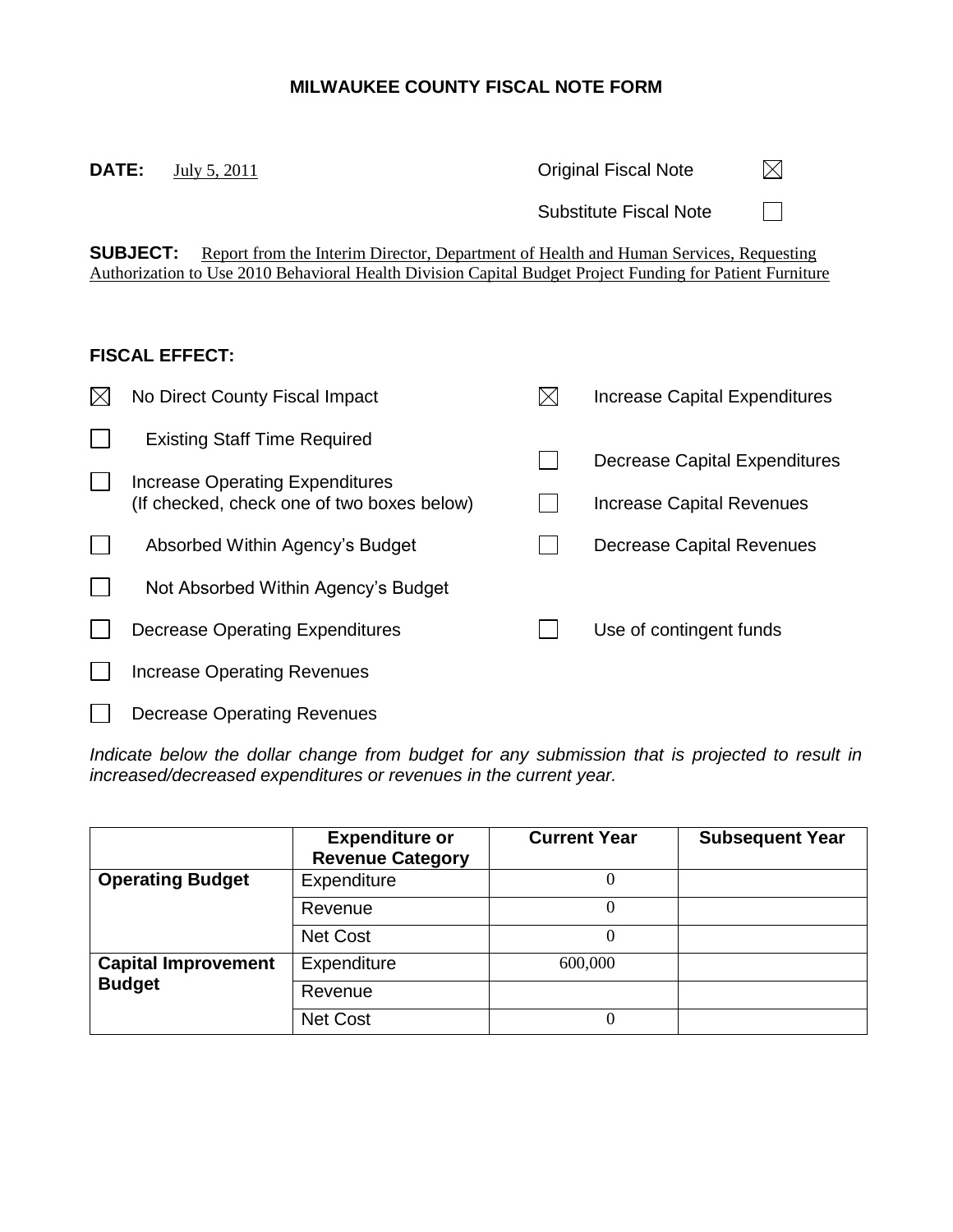## **DESCRIPTION OF FISCAL EFFECT**

 $\overline{a}$ 

## **In the space below, you must provide the following information. Attach additional pages if necessary.**

- A. Briefly describe the nature of the action that is being requested or proposed, and the new or changed conditions that would occur if the request or proposal were adopted.
- B. State the direct costs, savings or anticipated revenues associated with the requested or proposed action in the current budget year and how those were calculated.  $1$  If annualized or subsequent year fiscal impacts are substantially different from current year impacts, then those shall be stated as well. In addition, cite any one-time costs associated with the action, the source of any new or additional revenues (e.g. State, Federal, user fee or private donation), the use of contingent funds, and/or the use of budgeted appropriations due to surpluses or change in purpose required to fund the requested action.
- C. Discuss the budgetary impacts associated with the proposed action in the current year. A statement that sufficient funds are budgeted should be justified with information regarding the amount of budgeted appropriations in the relevant account and whether that amount is sufficient to offset the cost of the requested action.If relevant, discussion of budgetary impacts in subsequent years also shall be discussed. Subsequent year fiscal impacts shall be noted for the entire period in which the requested or proposed action would be implemented when it is reasonable to do so (i.e. a five-year lease agreement shall specify the costs/savings for each of the five years in question). Otherwise, impacts associated with the existing and subsequent budget years should be cited.
- D. Describe any assumptions or interpretations that were utilized to provide the information on this form.

A) The Interim Director, Department of Health and Human Services, is requesting authorization to use 2010 Behavioral Health Division Capital Budget Project Funding for patient furniture.

B) BHD is requesting \$600,000 to purchase 141 sets of patient care furniture for the BHD. Existing furniture on units is predominatly from 1979, when the facility was constructed.

At the July 2010 meetings of the Committees on Health and Human Needs and the Finance and Audit, the Board approved expenditure authority for \$1,825,890 in 2010 BHD Capital Funds for Statement of Deficiency (SOD) repairs. To date, \$1,173,939, including personnel, equipment, and materials costs have been spent on the SOD repairs. Of this amount, approximately \$600,000 was spent out of the 2010 BHD operating budget. An additional amount of \$300,000 is earmarked for Dietary related updates associated with the SOD. This leaves approximately \$950,000 in funding. The table below summarizes SOD spending:

SOD Capital Funding Original Allocation \$1,825,890 SOD Spending YTD (\$1,173,939) Non-Bondable portion of SOD Spending\* \$600,000 Dietary Investments (\$300,000) Remaining Balance \$951,951 \*Note: The \$600,000 was included in the 2010 Operating year-end close for BHD.

<sup>&</sup>lt;sup>1</sup> If it is assumed that there is no fiscal impact associated with the requested action, then an explanatory statement that justifies that conclusion shall be provided.If precise impacts cannot be calculated, then an estimate or range should be provided.